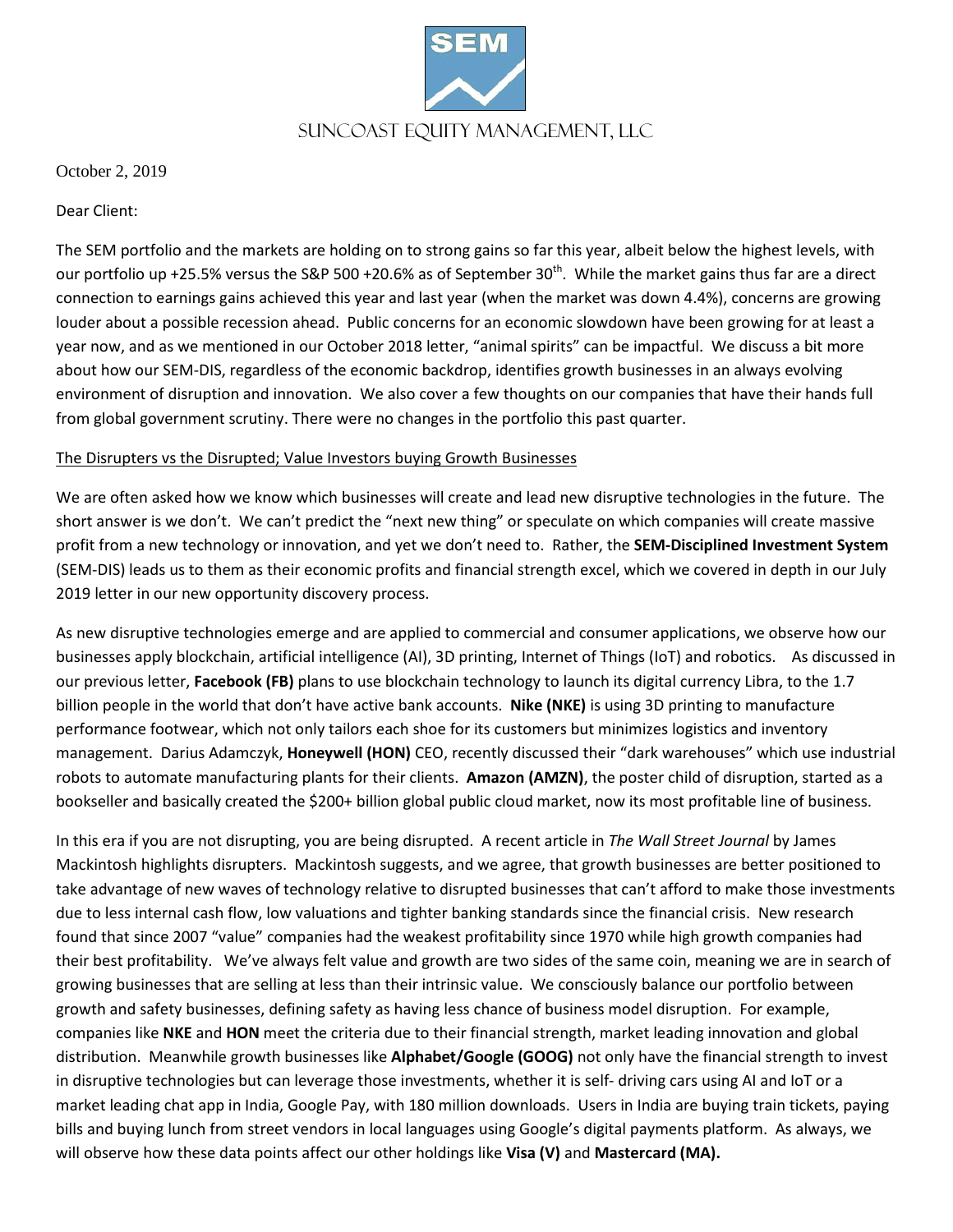SEM's comfort zone has always been as a value investor buying growth businesses for the long term; we have never been a value investor buying deteriorating businesses. In today's innovative and disruptive economy, it is our preference to avoid declining businesses no matter how cheap the price. We have executed the **SEM-DIS** for over 20 years, so having that many years of experience is an advantage. At the same time, the opportunity to learn, grow and better execute never ends. To make good decisions with the best possible clarity, you need to remain humble, since businesses will change over time as their competitive advantages expand and contract.

A case in point from our portfolio exemplifying a safety and growth business is **Nike**. When we first bought NKE in 2006 we paid \$10.38 a share for \$0.66 in earnings, or an earnings yield of 6.3% (earnings divided into the price) and 15.7x price to earnings ratio. After observing its economic moat in athletic footwear and apparel we had a high level of confidence that its earnings and intrinsic value would expand in the years to come. After 13 years of ownership and a recent strong earnings update, NKE will earn nearly \$3.00 per share during this fiscal year, +19% vs last year. Based on our original cost \$10.38 per share our earnings yield is now a whopping 28.9%, or 3.5x price to earnings ratio. The strong growth for NKE is driven by higher margin international sales, direct to consumer and digital growth, as well as market share gains in women and kids. Management highlighted 22% revenue growth in China this quarter despite tariffs, currency headwinds and geopolitical tension. We believe it is possible to find and own select growth companies during uncertain and even difficult economic environments.

While our process keeps us focused on the most profitable businesses, oftentimes disruptive technologies are not so profitable at first or even for long stretches despite offering a valuable product or service. Innovative companies like **Netflix (NFLX), Tesla (TSLA), Uber (UBER)** and most recently **WeWork** lack consistent profitability and most are cash flow negative (spending more than they take in). We respect these business models and will watch their data points as possible candidates for the portfolio, but they do not qualify for our discipline at this time.

#### All Hands on Deck

Facebook, Google, and Amazon continue to face scrutiny from government agencies for possible monopolistic business practices. Whether it's the FTC, state regulators in the U.S. or EU antitrust, we continue to watch these developments brewing at home and overseas in Europe and places such as India. Our viewpoint is that free market competition is better suited to introduce new entrants versus regulation when competitors offer more attractive products and services. These three companies as well as other global businesses we own such as **Microsoft (MSFT)**, have gained significant competitive advantages in their marketplace. Of course that is why we own them. **GOOG** and **FB** garner 57% of all digital advertising in the U.S. according to eMarketer, and they achieved that by driving measurable results for their clients. Although it has not been a perfect path of execution for GOOG and FB, these businesses beat back competitors such as Yahoo or Tumblr, which at its apex had more users than Instagram. Over the last decade as FB and GOOG became successful outpacing additional competitors in their respective fields such as Myspace and MSFT Explorer, they hired great talent and purchased related businesses to enhance their value proposition and deliver better service.

As we have talked about before, there will be growing pains. When you have fast growing companies offering any kind of digital information service, privacy and safety are important issues. But we believe if anyone is going to get it right, it will be the companies with financial strength as it is incumbent on them to deliver a better service to their clients or face new competitors that will. Regulation is nearly always backward looking and may actually strengthen the already established companies like it did with GDPR (General Data Protection Regulation was instituted in May 2018 by the EU) rather than open the market to new competitors. We recognize that government inquiries and new regulations can distract a company from its primary business, as it may have affected MSFT for many years. So far the demand for GOOG and FB services remain robust and the financial impact to our companies has been minimal. We will continue to observe the government scrutiny and be mindful of the impact on our businesses.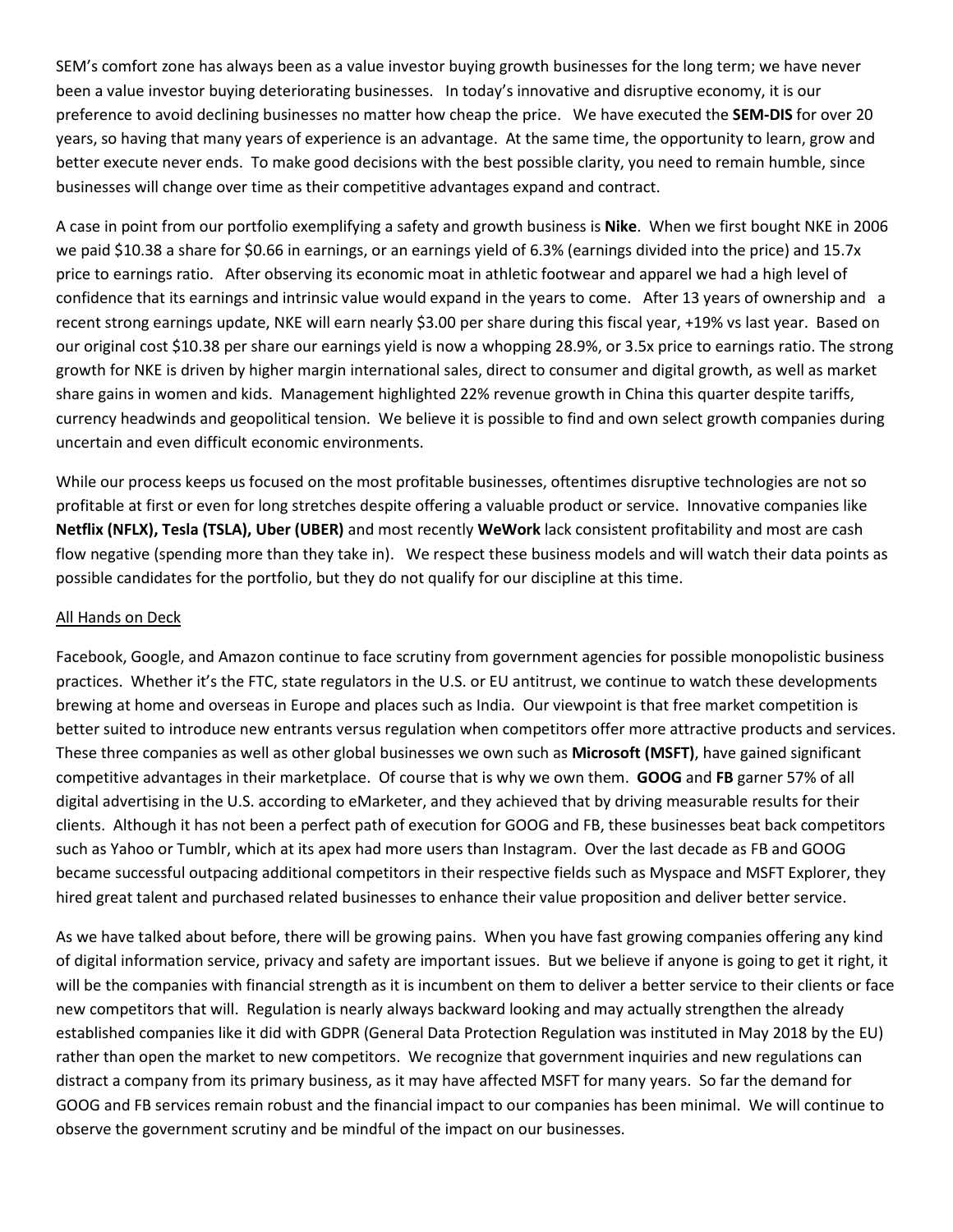# How Low Can We Go? Advantage of Financial Strength

Interest rates fell dramatically in the third quarter with the 10 year Treasury bond hitting a low of 1.47%. Higher tariffs are fueling the global slowdown, which has led to \$15 trillion of negative bond yields around the world. Although current Treasury rates don't even offset inflation, they are in a relative sense more attractive than other major economies' bonds. Investment grade corporate bond yields are near their lowest levels since the 1950s. **Apple (AAPL)** took advantage of low rates and issued \$7 billion in bonds including a 30 year bond at 2.95%. With \$103 billion in net cash (\$211 billion in cash less \$108 billion in debt) AAPL doesn't need the money. But management believes by buying back shares or reinvesting it in the business they can earn a higher return than the 2.95% coupon they will pay their bondholders. Balance sheet strength is paramount to our process and the **SEM-DIS** requires the ability to pay off all debt within a 4 year or less time frame. While we prefer cash over debt, with nearly half our companies flush with cash, we can tolerate some leverage due to the consistent cash flows of our businesses.

Another holding with tremendous financial flexibility is **Microsoft,** one of our larger positions and faster growing companies. The company recently announced a \$40 billion share buyback and increased its dividend by 11%. The media made a big deal out of it but we view the buyback allocation as business as usual, since there is no specific timeline for completing it and it only represents 4% of the company's market capitalization. Interestingly, MSFT spent \$19.5 billion on share repurchases in it last fiscal year ending June and it is the most the company has spent on buybacks in more than a decade. MSFT is generating so much extra cash that buybacks have consumed nearly half of its free cash flow over the previous five years. As shareholders we appreciate this return of capital to us if cash generation is in excess of available internal projects or expected returns from an external investment such as an acquisition.

# Navigation ahead

For sure it was an exciting quarter with low and volatile interest rates, the initiation of a presidential impeachment inquiry and an attack on the Saudi oil manufacturing complex. While the U.S. economy remains fairly strong, there are pockets of weakness at home and struggling economies around the world. Additionally, trade disputes between China and the U.S. are having an impact on many U.S. businesses, except **NKE** at present as we highlighted above. Every economic downturn is different as some are triggered by financial crisis such as the global slump a decade ago and others are just a mix of weakened demand. As John Maynard Keynes, the British economist characterized while "animal spirits" can have an important influence and economies are held together by shared expectations, at the heart of the economy is consumers' behavior.

Assuredly there will be more turbulence ahead. Nevertheless, the SEM-DIS will always do its best to navigate through any potential economic slowdown the same way it has through numerous previous experiences, by owning companies through the economic cycle with great balance sheets and abundant cash flow characteristics. Our portfolio, though it has temporarily suffered price declines, has never experienced an overall earnings decline. Over our nearly 22 year history, our lowest portfolio earnings growth occurred in 2009 at a rate of approximately 5%, as compared to our long term average between 11%-13%. We believe as our businesses grow their intrinsic value, their stock prices will naturally follow over the long run.

Thank you for your continued confidence, and we will keep working hard at preserving and growing your capital.

Sincerely,

**Don Amy** Donald R. Jowdy **Amy Lord, CFA** 

President **Senior Vice President**